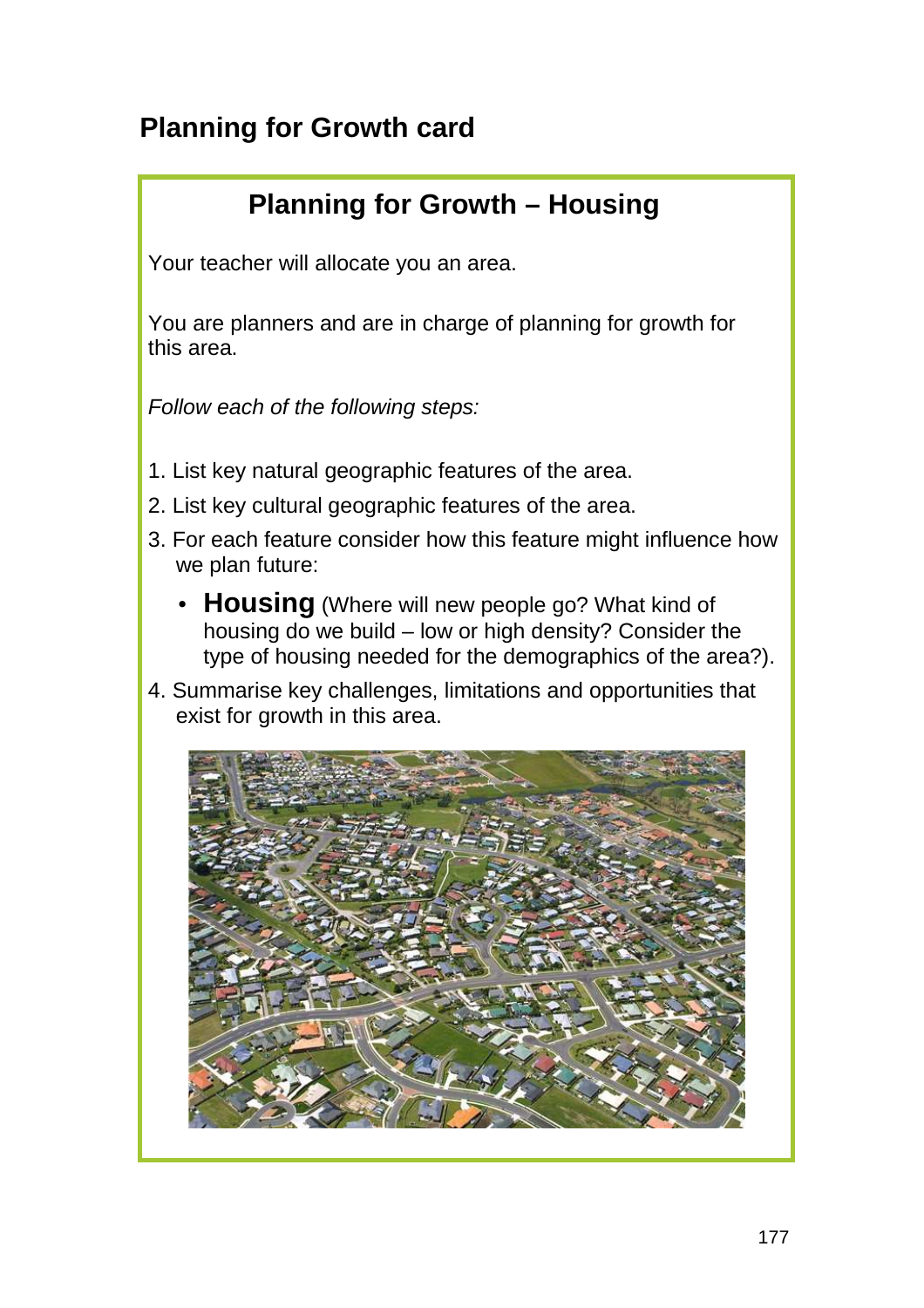# **Planning for Growth – Transport**

Your teacher will allocate you an area.

You are planners and are in charge of planning for growth for this area.

- 1. List key natural geographic features of the area
- 2. List key cultural geographic features of the area
- 3. For each feature consider how this feature might influence how we plan future:
	- **Transport** (How will people move around? What types of transport do we wish to promote? And where will the transport corridors (roads, footpaths, cycleways, rail lines etc...) go? How much traffic can they handle? Consider also the demographic of the area.
- 4. Summarise key challenges, limitations and opportunities that exist for growth in this area.

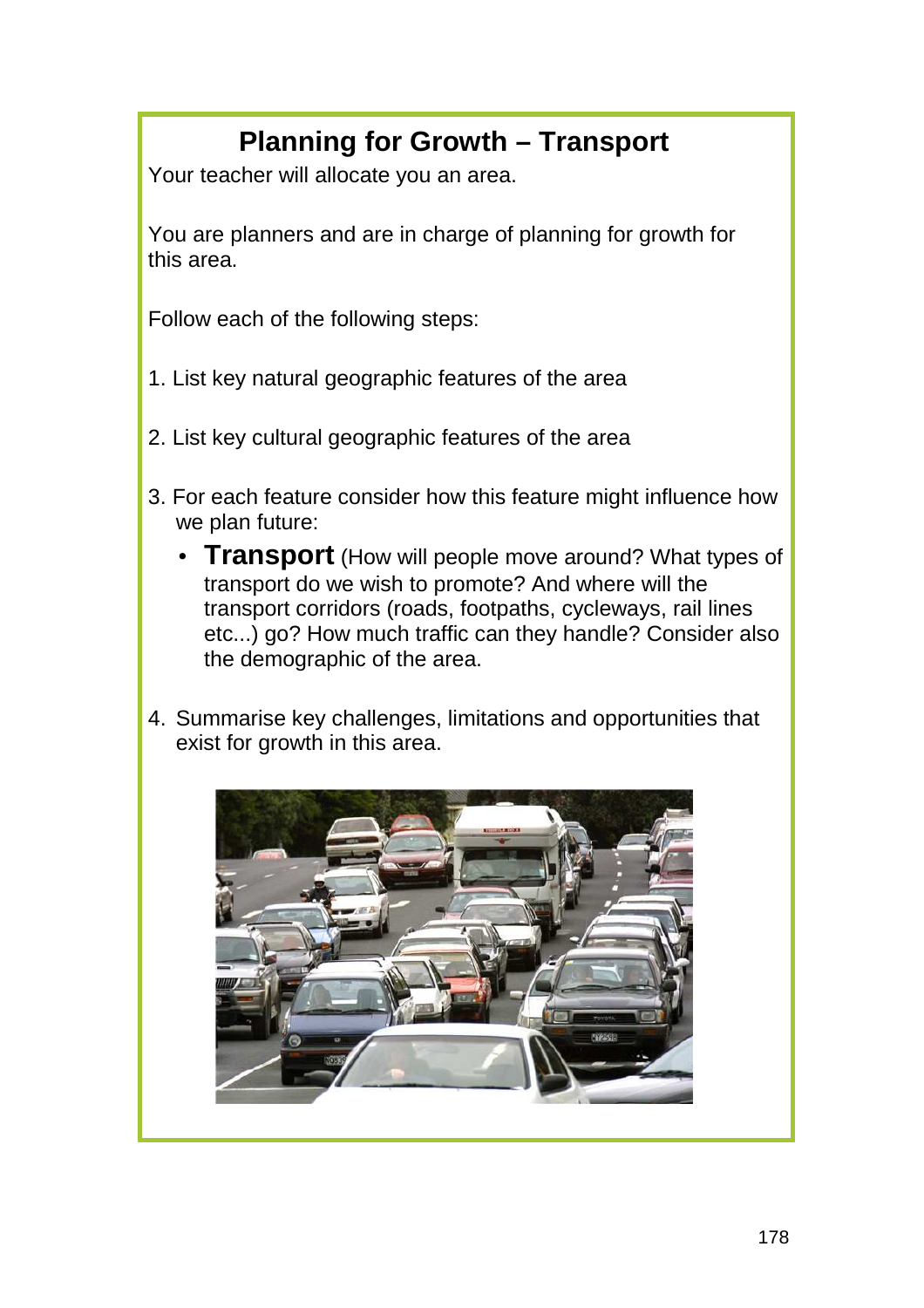#### **Planning for Growth – Leisure and Recreation**

Your teacher will allocate you an area.

You are planners and are in charge of planning for growth for this area.

- 1. List key natural geographic features of the area.
- 2. List key cultural geographic features of the area.
- 3. For each feature consider how this feature might influence how we plan future:
	- **Leisure and recreation** (what leisure and recreational facilities will be required and where? How can these use, enhance or protect the natural geography? What will be 'best fit' leisure and recreation facilities and events to match the cultural geography of the location? What leisure and recreation facilities and events will be required to meet the needs of the demographic of the area?)
- 4. Summarise key challenges, limitations and opportunities that exist for growth in this area.

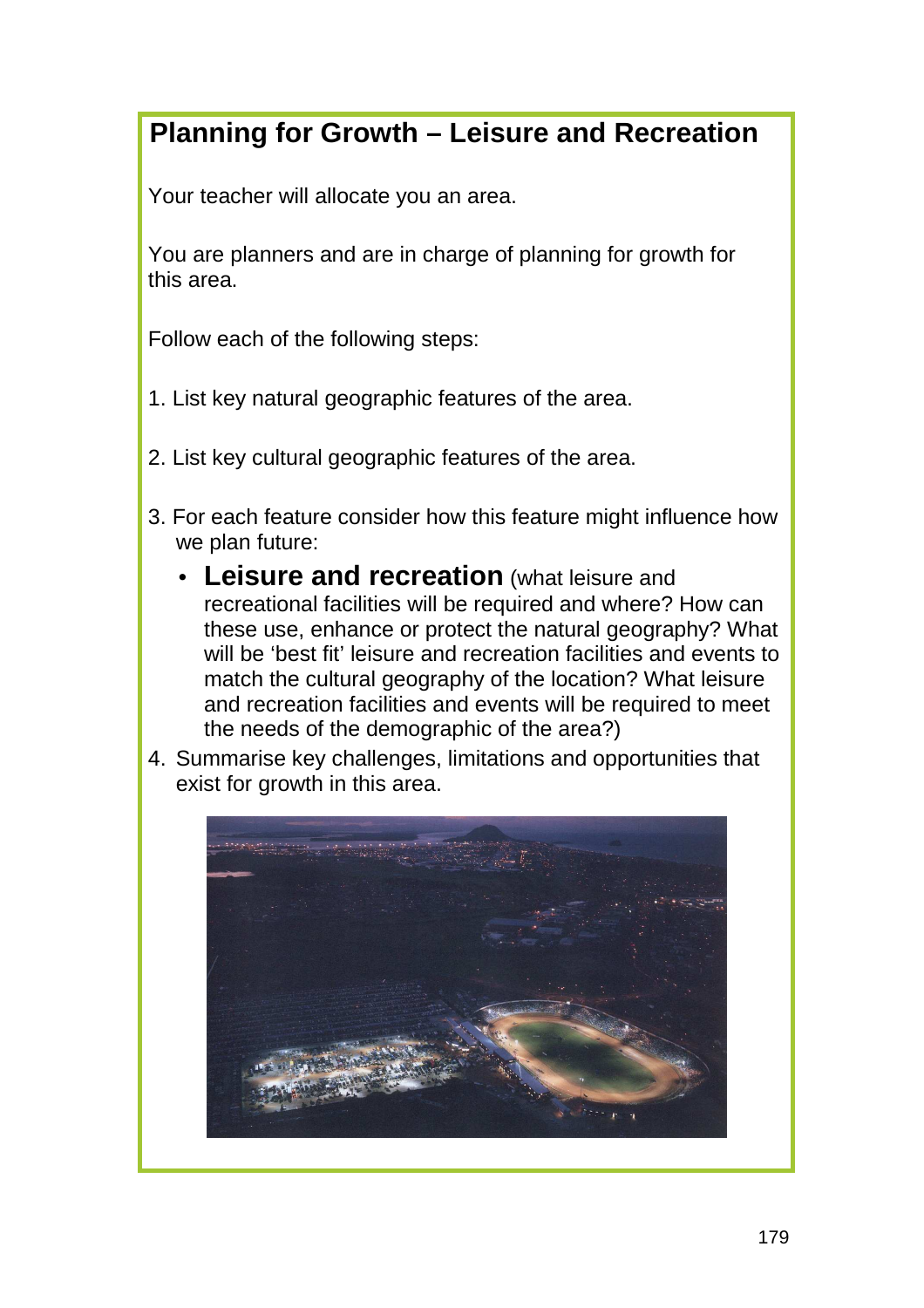### **Planning for Growth – Natural and Cultural Landscape Protection**

Your teacher will allocate you an area.

You are planners and are in charge of planning for growth for this area.

- 1. List key natural geographic features of the area.
- 2. List key cultural geographic features of the area.
- 3. For each feature consider how this feature might influence how we plan future:
	- **Natural and cultural landscape protection** (what natural and cultural landscape features need protecting and how can this be achieved? Which areas are considered as taonga (treasures) or wāhi tapu (sacred areas)? Are there any natural features of outstanding natural character or value that need protecting? Which parts of the area have historic or archaeological value? Are there areas where housing and industrial development should be limited due to landscape value?).
- 4. Summarise key challenges, limitations and opportunities that exist for growth in this area.